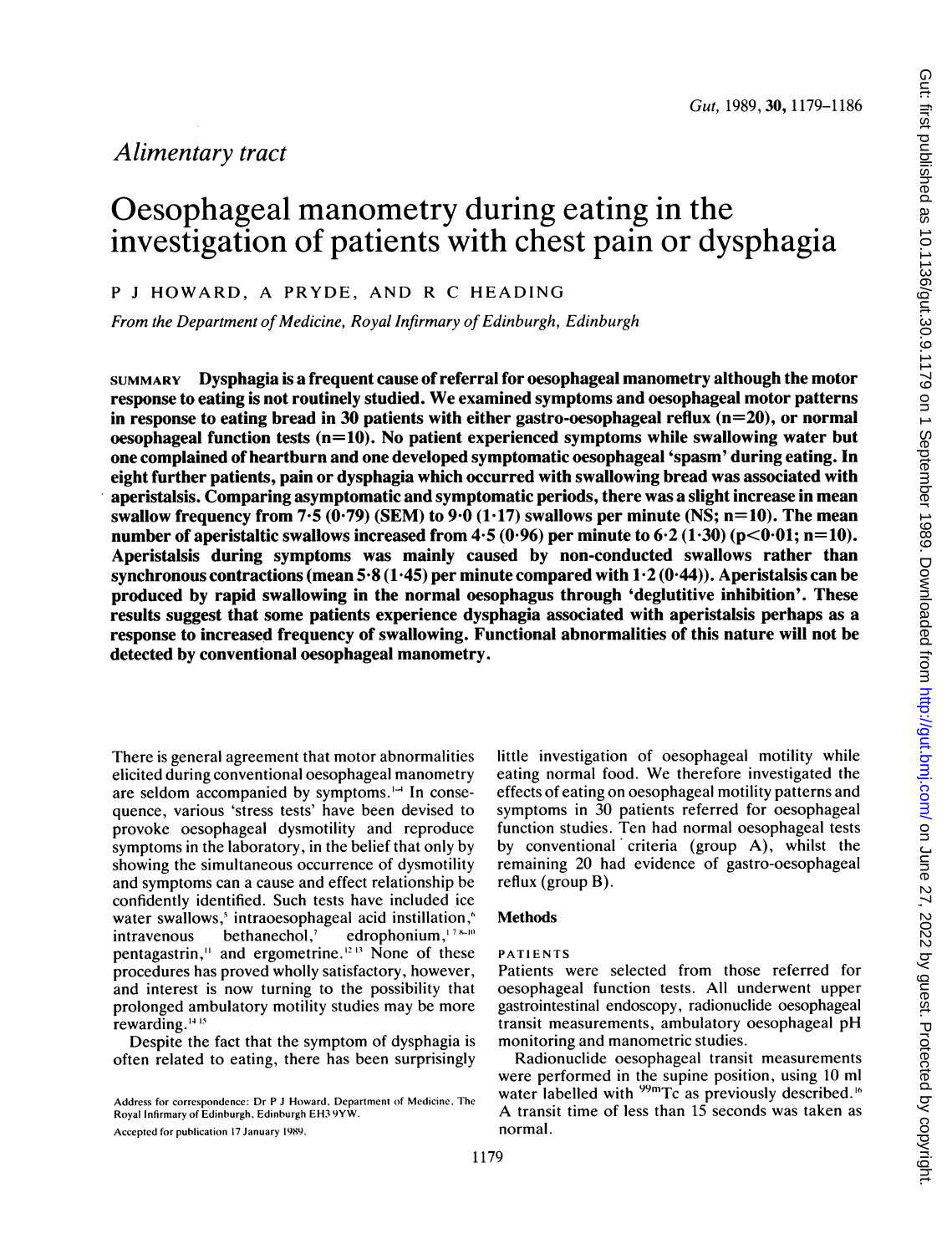All medication was stopped 48 hours before either manometry or 23 hour pH studies were performed. Ambulatory 23 hour pH monitoring was done using <sup>a</sup> glass pH electrode with <sup>a</sup> combined internal reference electrode (Radiometer, Copenhagen). This was positioned 3 cm above the upper border of the manometrically defined lower oesophageal sphincter. No restrictions were placed upon the patient's usual eating, drinking, or smoking habits. All patients were given a diary card on which to record the times of eating and drinking, the times spent recumbent and the occurrence of symptoms. A distal oesophageal acid exposure time of  $>7\%$  of total recording time was considered abnormal.'

Distal oesophageal manometry was done after an overnight fast, using an Arndorfer system and a standardised technique. $17$  Lower oesophageal sphincter pressure was assessed by three 'rapid pull throughs'. Sphincter relaxation in response to dry swallows was assessed during a standard 'station pull through'. Distal oesophageal motility was measured by three recording channels situated 5, 10, and <sup>15</sup> cm above the lower oesophageal sphincter using 15 swallows of 5 ml of water at room temperature administered by <sup>a</sup> syringe at >15 second intervals. A fourth channel, situated 20 cm above the lower sphincter, recorded pressures in the upper oesophagus or sphincter and served as a swallow sensor.

After conventional manometry, the recording catheter was left in situ and the patients were asked to eat a slice of buttered bread whilst lying semirecumbent. Water was allowed as required. Swallows were identified by the swallow artefact produced in the proximal recording channel and confirmed visually and patients were asked to report any symptoms.

Of a total of 50 patients examined, 10 patients were identified who had normal endoscopy, conventional manometry and transit times and a total acid exposure time of <7.0%. These were designated as group A. Twenty patients were identified with gastro-oesophageal reflux (acid exposure time of more than 7% of recording time and/or endoscopic evidence of oesophagitis) – group B.

## EXPRESSION AND ANALYSIS OF RESULTS

The mean amplitude (mmHg) of the first 10 contractions in the distal channel in response to swallowing water was measured. 'Double swallows' were excluded. Manometric abnormality was classified according to the system of Benjamin et  $al^{\dagger}$  using normal values volunteers defined by Richter et  $al^{17}$ using a similar technique.

Peristaltic waves were defined as contractions showing a continuous progression down the oesophagus and recorded sequentially in all four channels. Contractions that had a simultaneous onset

within the distal three channels were regarded as synchronous. Non-conducted swallows were those that failed to produce a recordable pressure in the distal channel, above respiratory variation (approximately 20 mmHg). Swallows which either failed to conduct, or produced synchronous contractions in the distal oesophagus were considered aperistaltic.

Comparisons were made between swallow intervals, contraction amplitudes, the proportion of nonconducted swallows and the percentages of peristaltic and synchronous contractions in response to swallowing water and bread within each group (intragroup comparisons). The same parameters were also compared between the two groups for both water and bread swallows (intergroup comparisons).

#### ASSESSMENT OF SYMPTOMS

In those patients who experienced symptoms while eating, one minute periods starting 30 seconds before the reporting of symptoms, were compared with an arbitrary control period of one minute starting 60 seconds after the commencement of the recording. (If symptoms occurred during this period, the first continuous one minute symptom free interval was taken as the control period.) Any qualitative changes in motor patterns were noted. Swallow frequency, contraction amplitudes and the percentage of aperistaltic swallows during the control and pain periods were compared.

# STATISTICAL ANALYSIS

Differences in swallow frequencies and contraction amplitudes were analysed by Student's  $t$  test for matched or unmatched pairs, respectively. Differences in the percentage of synchronous and nonconducted swallows were analysed by the Wilcoxon's rank-sum test, as the data were not normally distributed.

#### Results

Clinical details of the patients and the results of their investigations are outlined in Table 1.

The mean ages of patients in the control and reflux groups were  $44 (10.9)$  SD years and  $49.8 (13.7)$  years, respectively. The male to female ratio was 3:2 in the control and 2:3 in the reflux group. All patients presented with epigastric and/or chest pain or discomfort. Three of the patients in group A had odynophagia and two had dysphagia. Ten of the reflux patients (group B) complained of odynophagia and <sup>11</sup> of dysphagia. Only one of the reflux group had a total acid exposure time of less than  $7\%$  (6.0%), though she had endoscopic evidence of oesophagitis. In the reflux group, seven patients had oesophagitis and two more had a Barrett's oesophagus. Four of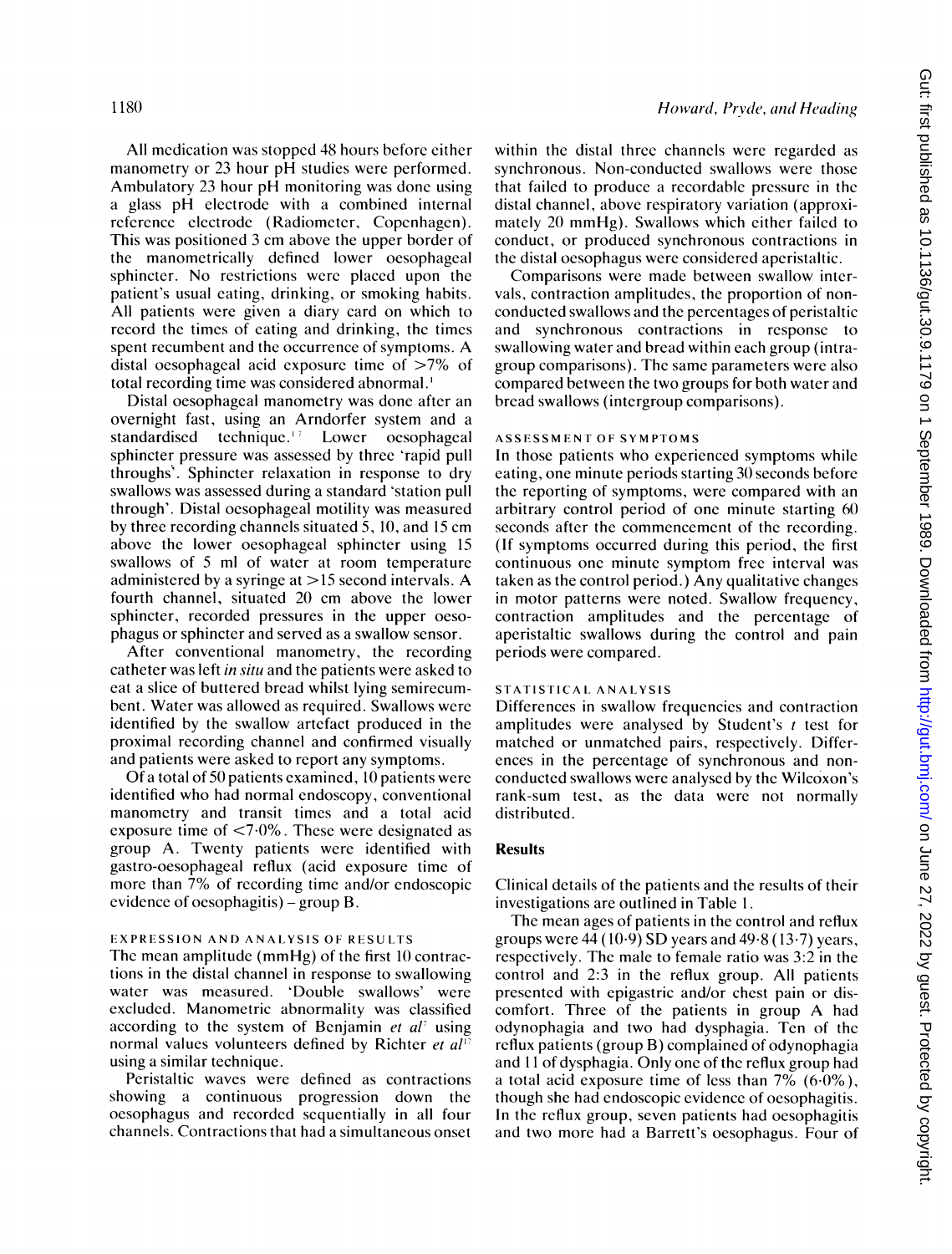| Control<br>group | <b>Sex</b> | Age | Presenting<br>complaints |             | RTT | AET(%     | Manometry | Endoscopy   |                        |
|------------------|------------|-----|--------------------------|-------------|-----|-----------|-----------|-------------|------------------------|
|                  | F          | 47  | P                        |             |     | Normal    | 3.2       | Normal      | Normal                 |
| $\overline{c}$   | м          | 24  | P                        | $\circ$     |     | Normal    | 2.7       | Normal      | Normal                 |
| 3                | М          | 31  | P                        | $\Omega$    |     | Normal    | 2.3       | Normal      | normal                 |
| 4                | M          | 42  | P                        | $\Omega$    | D   | Normal    | 2.7       | Normal      | Normal                 |
| 5                | F          | 58  | P                        |             |     | Normal    | 1.9       | Normal      | Normal                 |
| 6                | F          | 58  | P                        |             |     | Normal    | $3 - 6$   | Normal      | Normal                 |
| $\overline{7}$   | м          | 41  | P                        |             |     | Normal    | 4.7       | Normal      | Normal                 |
| 8                | М          | 40  | P                        |             |     | Normal    | 2.9       | Normal      | Normal                 |
| 9                | F          | 52  | P                        |             | D   | Normal    | $3 - 8$   | Normal      | Normal                 |
| 10               | М          | 47  | P                        |             |     | Normal    | 4.2       | Normal      | Normal                 |
| Reflux group     |            |     |                          |             |     |           |           |             |                        |
| 11               | F          | 60  | P                        |             | D   | Prolonged | $11 - 7$  | Normal      | Healed DU              |
| 12               | М          | 48  | P                        |             |     | Normal    | $9 - 1$   | Normal      | <b>Duodenitis</b>      |
| 13               | F          | 62  | P                        | $\circ$     |     | Prolonged | $11 - 4$  | <b>NSMD</b> | Oesophagitis           |
| 14               | F          | 55  | P                        | $\Omega$    | D   | Prolonged | 9.2       | <b>NSMD</b> | Normal                 |
| 15               | F          | 56  | P                        | $\circ$     |     | Prolonged | 7.1       | <b>NSMD</b> | Barrett's              |
| 16               | м          | 72  | P                        | $\Omega$    |     | Normal    | $14 - 2$  | Normal      | Oesophagitis           |
| 17               | F          | 54  | P                        |             | D   | Normal    | $6 - 0$   | Normal      | Oesophagitis           |
| 18               | М          | 38  | P                        | $\Omega$    |     | Normal    | $10-0$    | Normal      | Normal                 |
| 19               | М          | 34  | P                        | $\Omega$    | D   | Normal    | 7.6       | Normal      | Normal                 |
| 20               | F          | 25  | P                        | $\mathbf O$ | D   | Normal    | 9.3       | Normal      | Normal                 |
| 21               | M          | 29  | P                        | $\Omega$    | D   | Normal    | 15.6      | Normal      | Oesophagitis           |
| 22               | F          | 20  | P                        |             |     | Normal    | 9.2       | Normal      | <b>HH</b>              |
| 23               | F          | 60  | P                        |             | D   | Prolonged | 25.4      | Normal      | <b>HH</b> Oesophagitis |
| 24               | F          | 60  | P                        |             |     | Prolonged | $20 - 2$  | <b>NSMD</b> | Oesophagitis           |
| 25               | F          | 58  | P                        | $\Omega$    | D   | Prolonged | $10-6$    | Spasm       | <b>HH</b> Oesophagitis |
| 26               | м          | 48  | P                        |             | D   | Normal    | 8.6       | Normal      | Normal                 |
| 27               | F          | 50  | P                        | $\Omega$    |     | Prolonged | 45.9      | Spasm       | HH                     |
| 28               | F          | 61  | P                        |             | D   | Normal    | $11-3$    | Normal      | Normal                 |
| 29               | м          | 55  | P                        |             |     | Normal    | $10-2$    | Normal      | Normal                 |
| 30               | M          | 52  | P                        |             | D   | Prolonged | $18 - 2$  | Normal      | Barrett's              |

Table 1 Clinical details of patients studied

RTT: radionuclide transit time; AET: acid exposure time (% of total recording time); NSMD: non-specific motility disorder; P: pain; 0: odynophagia; D: dysphagia; HH: hiatus hernia.

Table 2 Oesophageal motor responses to water and bread swallows in groups A and B (means (SEM)

|                                                    | Group A           |                          |                  | Group B           |                   |                  |
|----------------------------------------------------|-------------------|--------------------------|------------------|-------------------|-------------------|------------------|
|                                                    | Water<br>swallows | <b>Bread</b><br>swallows | $\boldsymbol{D}$ | Water<br>swallows | Bread<br>swallows | $\boldsymbol{p}$ |
| Swallow intervals (sec)                            | 20.6(1.0)         | $11-2(1-3)$              | < 0.001          | 18.8(0.6)         | 10.2(0.7)         | < 0.001          |
| Contraction amplitudes (mmHg)                      | 77.9(8.2)         | 78.3(12.6)               | NS.              | 67.8(8.5)         | 63.4(4.5)         | NS.              |
| Non-conducted swallows $(\% )$                     | 2.0(1.3)          | 34.2(5.8)                | < 0.01           | 7.0(2.5)          | $38 \cdot 1(4.5)$ | < 0.01           |
| % of swallows followed by synchronous contractions | 0.0(0.0)          | 13.2(4.4)                | <0.05            | 4.0(2.0)          | 10.0(2.4)         | < 0.05           |
| % of swallows followed by aperistalsis             | 2.0(1.3)          | 47.4(6.4)                | < 0.01           | 9.5(4.6)          | 46.7(5.6)         | <0.005           |

the reflux patients exhibited a non-specific motility disorder with low amplitude and/or non-conducted swallows and two had frequent synchronous contractions interspersed with normal peristalsis. Sphincteric relaxation was normal in all cases.

In four patients (all from group B) the proximal channel which acted as a 'swallow sensor', was located in the pharynx and swallow activity was readily identifiable. In 20 patients (seven group A; 13 group B), the proximal channel was in the upper oesophageal sphincter. In the remaining six patients (three group A; three group B) it lay within the cervical oesophagus. In these six patients, however, swallows were readily identified by a swallow artefact, consisting of a brief fall in pressure of approximately 5-10 mmHg, or 'schluckatmung'. (This well described fall in pressure, which occurs simultaneously with a fall in intrathoracic pressure,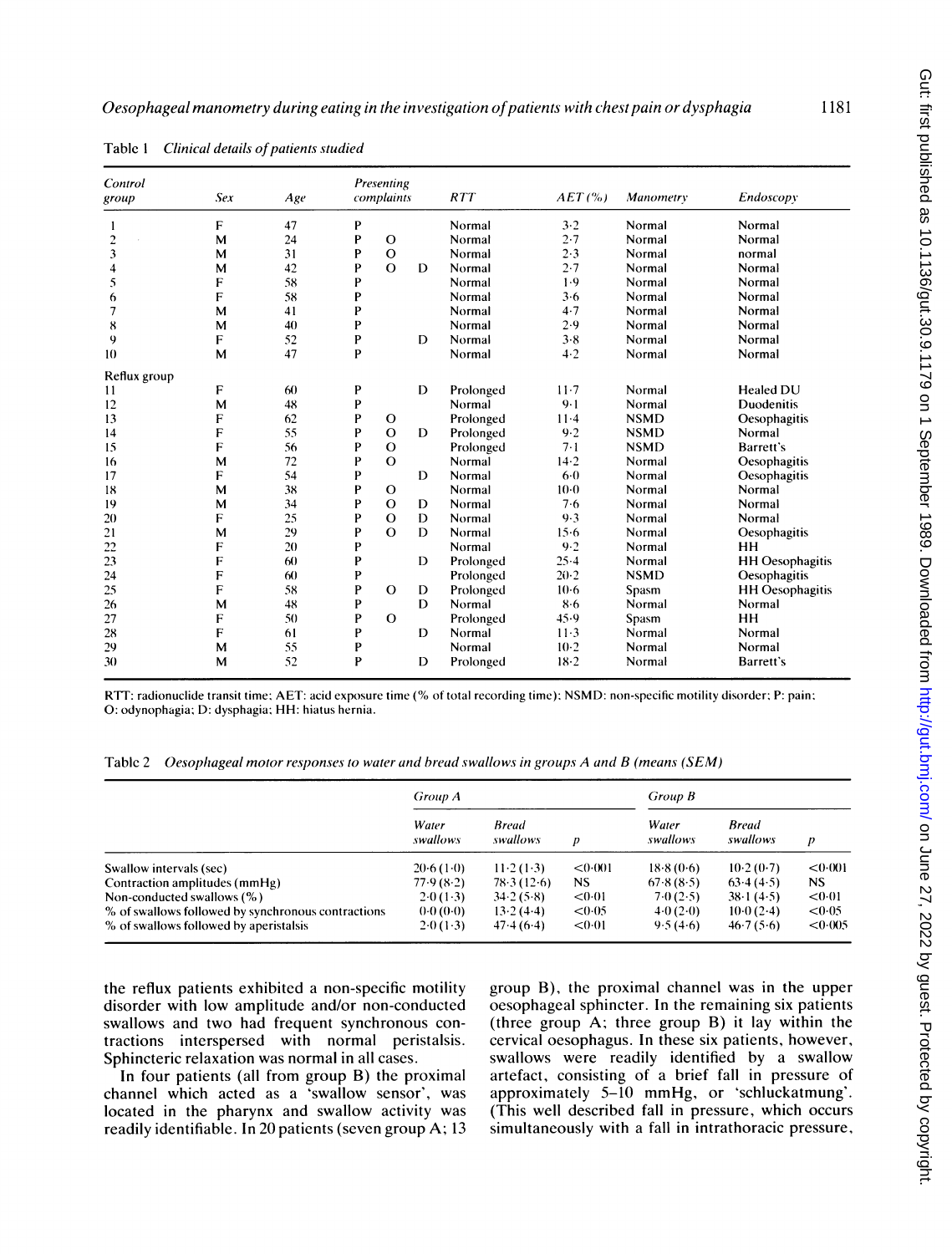is thought to be because of a short inspiration immediately preceding swallowing.<sup>18</sup>)

Table 2 compares swallowing water and bread in groups A and B.

In group A patients, the mean swallow interval whilst eating the bread  $(11.2 (1.3)$  SEM seconds) was less than that during conventional manometry (20-6  $(1.0)$ ;  $p < 0.001$ ). Of course, swallow frequency during conventional manometry was fixed by the study protocol, whereas swallow rate during eating was determined by the patient. The percentage of swallows which were aperistaltic was greater after bread (47.4% (6.4)), than after water swallows  $(2.0\%$   $(1.3)$ ;  $p<0.01$ ). A similar pattern of results was seen in the patients in group B. The mean swallow interval while eating bread was less than after swallowing water  $(10.2 \, (0.7)$  compared with  $18.8$  secs  $(0.6)$ ;  $p<0.001$ ). As in group A, there was also a marked increase in the percentage of nonconducted and synchronous contractions after bread swallows, compared with swallowing water (46.7%  $(5.6)$  and  $9.5\%$   $(4.6, p<0.005)$ .

Comparing patients in groups A and B (intergroup conparisons) no significant differences in swallow frequency or oesophageal motility were found.

## ASSESSMENT OF DYSPHAGIA AND PAIN DURING SWALLOWING BREAD

Table 3 summarises the patients' symptoms during conventional manometry and whilst eating.

Table 3 Symptoms during conventional manometry with water swallows and while eating bread

|                         |       |       | Group A $(n=10)$ Group B $(n=20)$                   |              |  |
|-------------------------|-------|-------|-----------------------------------------------------|--------------|--|
|                         | Water | Bread | <i>Water</i><br>swallows swallows swallows swallows | <b>Bread</b> |  |
| Pain alone              |       |       | o                                                   | 0            |  |
| Dysphagia alone         | 0     | 0     | 0                                                   | 6            |  |
| Both pain and dysphagia | 0     | 0     | 0                                                   |              |  |

None of the patients from either group experienced symptoms during conventional manometry. There was a significant increase, however, in the number of patients who experienced symptoms during eating  $(\gamma^2=9.7; \, p<0.002)$ . One patient in group A (patient 8) complained of heartburn whilst eating the bread, though without any apparent change in motility. Nine of the 20 patients in group B experienced dysphagia, which was always accompanied by a feeling of discomfort (patients 11, 14, 16, 17, 18, 20, 21, 26, and 28). Only three patients, however, (numbers 16, 17, and 26) complained of definite pain and dysphagia simultaneously, of whom one (patient 16), had an episode of oesophageal 'spasm' during symptoms (Fig. 1). In the remaining two, who experienced pain and dysphagia, and the remaining six with dysphagia alone, symptoms were associated with an increase in the percentage of



Fig. <sup>1</sup> Oesophageal manometry recorded at 13 cm (top), 8 cm (middle), and 3 cm (bottom) above the lower oesophageal sphincter in patient 16 showing 'spasm' while eating bread. Arrows indicate swallows.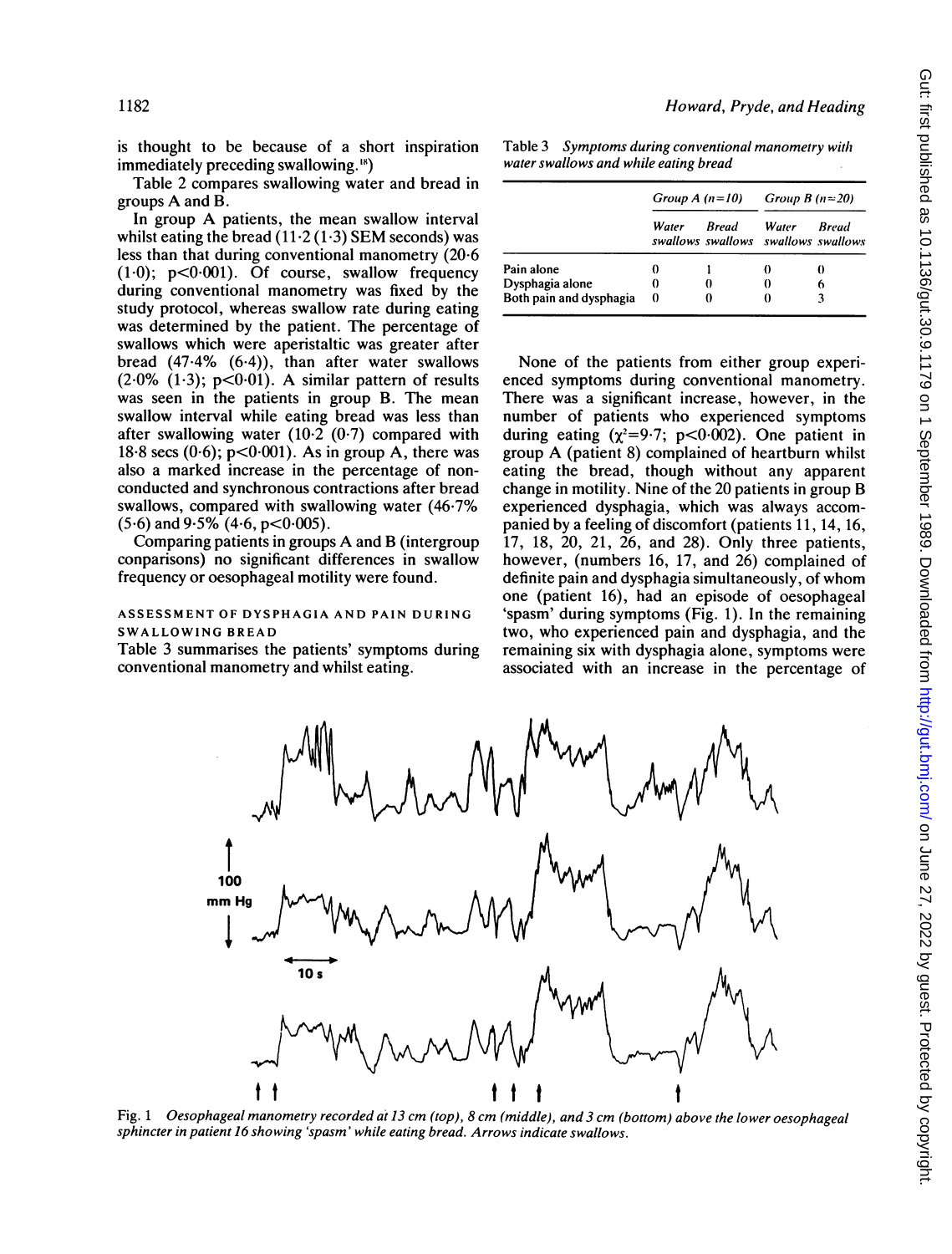

Fig. 2 Comparison of control and symptom periods in the 10 subjects who experienced symptoms while eating bread showing the longest interval during which there was no peristaltic activity.  $(\Box)$  denotes the patient who experienced 'heartburn' and  $(O)$  the patient who had oesophageal 'spasm'.

aperistaltic swallows. Direct observation of the patients suggested that the aperistalsis preceded the perception of dysphagia or pain.

The findings in the 10 symptomatic patients are shown in Table 4 and Figure 2.

Mean swallow frequency during periods of pain or dysphagia was slightly increased compared with control periods (from  $7.5$  swallows per minute  $(0.79)$ ) to  $9.0$   $(1.17)$ ). Although this difference was not statistically significant ( $p=0.44$ ), significantly more swallows were aperistaltic during episodes of dysphagia, than during control periods  $(77.4\%$   $(4.7)$ compared to 53.1%  $(8.5)$ :  $p<0.01$ ). The duration of periods of aperistalsis almost doubled from 17-5 (2.5) seconds during the control, to  $33.2$  (3.67) during the symptomatic periods  $(p<0.01)$ .

An example of aperistalsis in association with dysphagia is shown in Figure 3 (patient 21). The three episodes of dysphagia experienced by this patient were all related to episodes of rapid swallowing. Figure 4 illustrates both the variation in swallow interval while eating the bread and the association between short swallow intervals and dysphagia.

# **Discussion**

Two conclusions are immediately apparent from our results. First, that there are important differences in oesophageal motility while eating compared with

![](_page_4_Figure_9.jpeg)

Fig. 3 Oesophageal manometry as recorded in Figure 1 showing lack of peristalsis associated with rapid swallowing (patient 21). Dysphagia was first reported at the point indicated.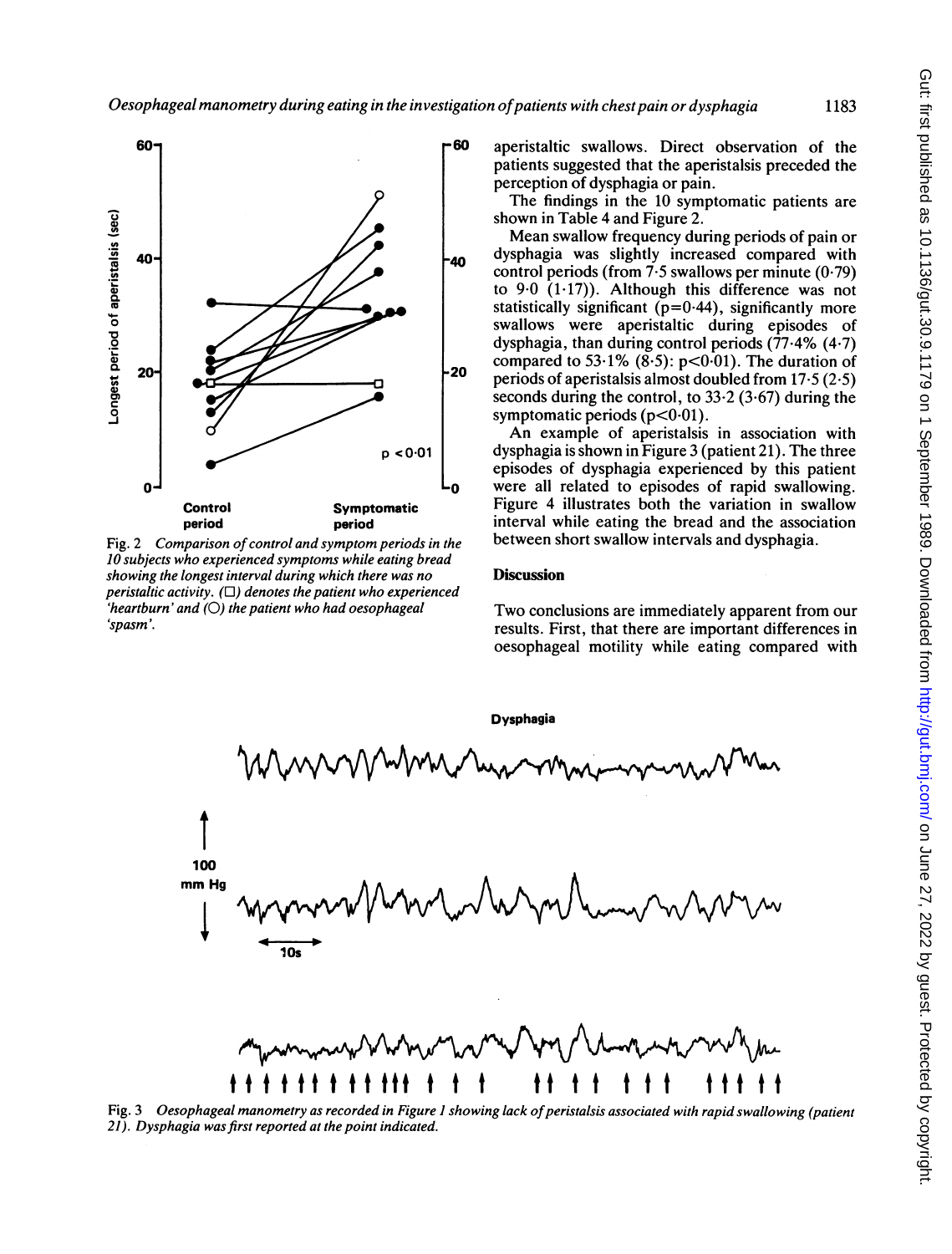|            |                        |                                                 | Control period |        |                        | Symptom period |          |                         |  |
|------------|------------------------|-------------------------------------------------|----------------|--------|------------------------|----------------|----------|-------------------------|--|
|            | <b>Swallows</b><br>(n) | Peri                                            | Sync           | TI     | <b>Swallows</b><br>(n) | Peri           | Sync     | TI                      |  |
|            | 3                      | 3                                               | 0              | 0      | 7                      | 3              | 4        | $\bf{0}$                |  |
|            | 10                     | $\overline{c}$                                  | 0              | 8      | $10-7$                 | $2 - 3$        | $0-3$    | $8-3$                   |  |
|            | 5                      | $\overline{c}$                                  | 0              | 3      | 4                      | $\theta$       | 3        | 1                       |  |
|            | 10                     | $\overline{\mathbf{3}}$                         | 1              | 7      | 11                     | 2.3            | 0.3      | 8.3                     |  |
|            | 11                     | 2                                               | 0              | 9      | 10                     | 1.5            | 0.5      | 8                       |  |
|            | 8                      | 4                                               | ı              | 3      | 7                      | 2              | 2        | $\overline{\mathbf{c}}$ |  |
|            | 8                      | 4                                               | 0              | 4      | 8                      | 3              | $\theta$ | 5                       |  |
|            | 8                      | 3                                               | 0              | 5      | 17.5                   | 1.75           | 0        | 15.75                   |  |
|            | 6                      | 3                                               | 3              | 0      | 6                      | 0.8            | 0.2      | 5.2                     |  |
|            | 6                      | $\overline{\mathbf{4}}$                         |                | 0      | 8.7                    | 2.3            | 1.7      | 4.7                     |  |
| Mean       | 7.50                   | $3-00$                                          | 0.60           | 3.90   | 8.99                   | 1.89           | $1 - 20$ | 5.82                    |  |
| <b>SEM</b> | 0.79                   | 0.26                                            | 0.18           | $1-06$ | $1 - 17$               | 0.30           | 0.44     | 1.45                    |  |
|            |                        | Percentage of swallows followed by aperistalsis |                |        |                        |                |          |                         |  |
|            |                        | Control period                                  |                |        | <b>Symptom period</b>  |                |          |                         |  |
| Mean       |                        | 51.0                                            |                |        | $76 - 1$               |                |          |                         |  |
| SEM        |                        | $11-3$                                          |                |        | 5.8                    |                |          |                         |  |

Table 4 Oesophageal motility in symptomatic patients. Comparison of one minute control periods during which patients were asymptomatic with one minute periods during which symptoms were reported

Peri: peristaltic contractions; Sync: synchronous contractions; TI: totally inhibited swallows.

Note: Where symptoms occurred over more than one minute, values per minute were calculated from the total duration of symptoms.

during conventional manometry. The proportion of non-conducted swallows and synchronous contractions was much greater during eating than during conventional manometry in both our groups. Second, that eating produces symptoms in a significant number of patients. One third of our patients studied during eating experienced symptoms. Positive responses of up to 35% for the provocation of chest pain during acid perfusion $19-21$  and up to 30% after intravenous edrophonium'92" have been reported recently. Whilst these figures refer to the provocation of chest pain, however (which was found in four of 30 patients in our study), these provocative tests do not assess solid dysphagia, which can only be examined during eating. Nine of 30 patients experienced dysphagia while eating.

Manometric abnormalities seen in response to swallowing water are often assumed to indicate the cause of patients' symptoms but the differences in oesophageal motor patterns evoked by swallowing water and bread must cast doubt upon the validity of such extrapolation. Mellow<sup>22</sup> studied the effect of eating and of swallowing water on oesophageal motility in five patients with known dysmotility and in <sup>12</sup> healthy volunteers. He too found <sup>a</sup> poor relationship between conventional manometry and fed

![](_page_5_Figure_8.jpeg)

Howard, Prvde, and Heading

Fig. 4 Intervals between successive swallows while eating bread (patient 21). Onset and resolution of three distinct episodes of dvsphagia are as shown.

patterns of oesophageal motility and observed a high incidence of both non-conducted swallows and synchronous contractions during eating in both normal subjects and patients.

Symptomatic motility disturbances are thought to be associated with either an increase in the amplitude or duration of peristaltic contractions or with increased synchronous activity.<sup>127 13</sup>  $22-24$  In the study by Mellow, contractile patterns during eating were examined in five patients known to have motility disorders. Oesophageal dysmotility was accentuated on eating. Mellow's original study has now been extended, with manometry being performed during food ingestion in 100 consecutive patients with chest pain and/or dysphagia." Many of these patients had manometric abnormalities during conventional manometry with water swallows, however, whereas we have excluded such patients and studied those who either had normal conventional oesophageal function tests, or gastro-oesophageal reflux. None of our patients experienced symptoms during conventional manometry.

As shown in Figure 1, painful dysphagia in one of our patients was apparently caused by oesophageal 'spasm' in response to eating the bread - an abnormality which had not been apparent during manometry with swallowing water (Fig. 1). This patient thus displayed the classical type of positive response to a provocation test. In the other eight patients with dysphagia, however (three of whom also had pain during eating), symptoms were associated with aperistalsis. Non-propagated contractions and non-conducted swallows were more frequent during these periods. Direct observation of the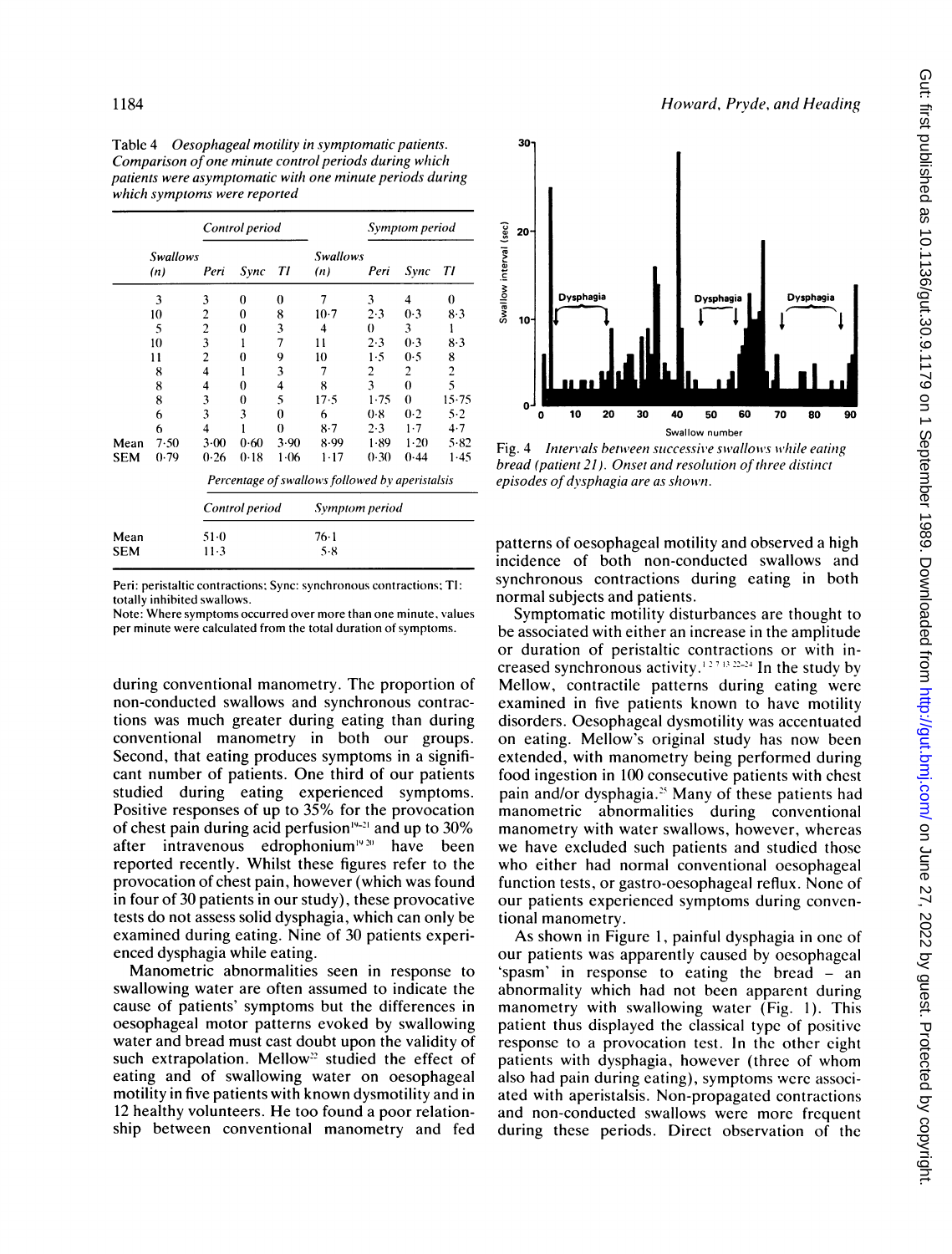patients suggested that loss of peristaltic activity preceded the perception of dysphagia or pain.

Inhibition of normal oesophageal peristalsis may have arisen as a result of rapid swallowing, through 'deglutitive inhibition'. This term has been used to refer to the inhibitory effect of one swallow on the contractile effects of a previous swallow but Vanek and Diamant<sup>26</sup> recently studied the interactions between closely spaced paired water swallows in healthy volunteers, thereby extending previous studies of this phenomenon.<sup> $27-29$ </sup> They showed that there is, in fact, mutual interference between closely spaced paired swallows. The pattern of inhibition is critically dependent upon bolus size and the time interval between swallows. Swallow intervals of less than four seconds produce inhibition of a first contraction by a second swallow. As the swallow interval increases to between six and eight seconds the first wave is still arrested in its progress down the oesophagus, but the second contraction is replaced by a low amplitude non-peristaltic wave. During normal eating, bolus size and swallow interval must inevitably vary over short periods of time and small changes in swallow interval should therefore be expected to produce marked changes in contraction patterns, particularly with swallow intervals in the range of four to eight seconds. The small increase in mean swallow frequency we observed (from 7-5 to 9-0 per minute) would therefore be sufficient to explain the significant increase in the proportion of aperistaltic swallows seen during the symptomatic periods.

While aperistalsis might account for dysphagia, the cause of the discomfort, or pain, is less clear. Pain may have arisen, however, from oesophageal distension by boluses of bread. Recent studies have shown that balloon distension of the oesophagus may cause pain and that some patients seem to have a low threshold for the perception of stretch."' Balloon distension of the proximal oesophagus also inhibits distal oesophageal motility.<sup>31</sup>

Gastro-oesophageal reflux must also be considered as a possible cause of pain during eating. Distal sphincter relaxation, aperistalsis and the semirecumbency of our patients would have predisposed to reflux. Indeed, nine of the 20 reflux patients experienced symptoms whilst eating compared with one of the 10 patients in group A. Against reflux as the cause of our patients' symptoms, however, is the fact that oesophageal acid instillation has been shown to enhance, not suppress peristaltic contractions. $22-34$ 

Our results indicate a need for further study of oesophageal motor patterns during eating. Not only does eating provoke symptoms in a significant proportion of patients, but the importance of swallow frequency in relation to apparently abnormal patterns of esophageal motility has not hitherto received sufficient emphasis. It would appear that rapid swallowing during eating can cause aperistalsis and that this, in turn, can be associated with dysphagia, perhaps as cause and effect. This phenomenon is not recognised when swallow intervals are so timed as to avoid the occurrence of 'deglutitive inhibition' as in conventional diagnostic manometry.

#### References

- <sup>I</sup> De Caestecker JS, Blackwell JN, Brown J, Heading RC. The oesophagus as a cause of recurrent chest pain: which patients should be investigated and which tests should be used? Lancet 1985; ii: 1143-6.
- 2 Brand DL, Martin D, Pope <sup>11</sup> CE. Esophageal manometries in patients with angina-like chest pain. Dig Dis Sci 1977; 2: 300-4.
- 3 Anonymous. Angina and oesophageal disease [Editorial]. Lancet 1986; i: 191-2.
- 4 Clouse RE, Staiano A, Landau DW, Schlachter JL. Manometric findings during spontaneous chest pain in patients with presumed esophageal 'spasms'. Gastroenterology 1983; 85: 395-402.
- <sup>5</sup> Meyer GW, Castell DO. Human oesophageal response during chest pain induced by swallowing cold liquids.  $JAMA$  1981; 246: 2057-9.
- 6 Siegel Cl, Hendrix TR. Oesophageal motor abnormalities induced by acid infusion in patients with heartburn. J Clin Invest 1963; 42: 686-95.
- <sup>7</sup> Benjamin SB, Richter JE, Cordova CM, Knuff TE, Castell DO. Prospective manometric evaluation with pharmacologic provocation of patients with suspected esophageal motility dysfunction. Gastroenterology 1983; 84: 893-901.
- 8 Mellow M. Symptomatic diffuse oesophageal spasm: manometric follow-up and response to cholinergic stimulation and cholinesterase inhibition. Gastroenterology 1977; **73:** 237-40.
- 9 London RL, Ouyang A, Snape WJ, Goldberg S, Hirshfeld JW, Cohen S. Provocation of esophageal pain by ergonovine or edrophonium. Gastroenterology 1981; 81: 10-4.
- <sup>10</sup> Richter JE, Hackshaw BT, Wu WS, Castell DO. Edrophonium: a useful provocative test for esophageal chest pain. Ann Intern Med 1985; 103: 14-21.
- <sup>11</sup> Wexler RM, Kaye MD. Pentagastrin in diffuse oesophageal spasm. Gut 1981; 22: 213-6.
- <sup>12</sup> Dart AM, Davies A, Lowdnes RH, Dalal J, Ruttley M, Henderson AH. Oesophageal spasm and angina: diagnostic value of ergometrine (ergonovine) provocation. Eur Heart J 1980; 1: 91-5.
- <sup>13</sup> Alban Davies H, Kaye MD, Rhodes J, Dart AM, Henderson AH. Diagnosis of oesophageal spasm by ergometrine provocation. Gut 1982; 23: 89-97.
- 14 Janssens J, Vantrappen G, Ghillebert G. 24-hour recording of esophageal pressure and pH in patients with noncardiac chest pain. Gastroenterology 1986; 90: 1978-84.
- <sup>15</sup> Peters L, Maas L. Petty D. Dalton C. Penner D, Wu W,